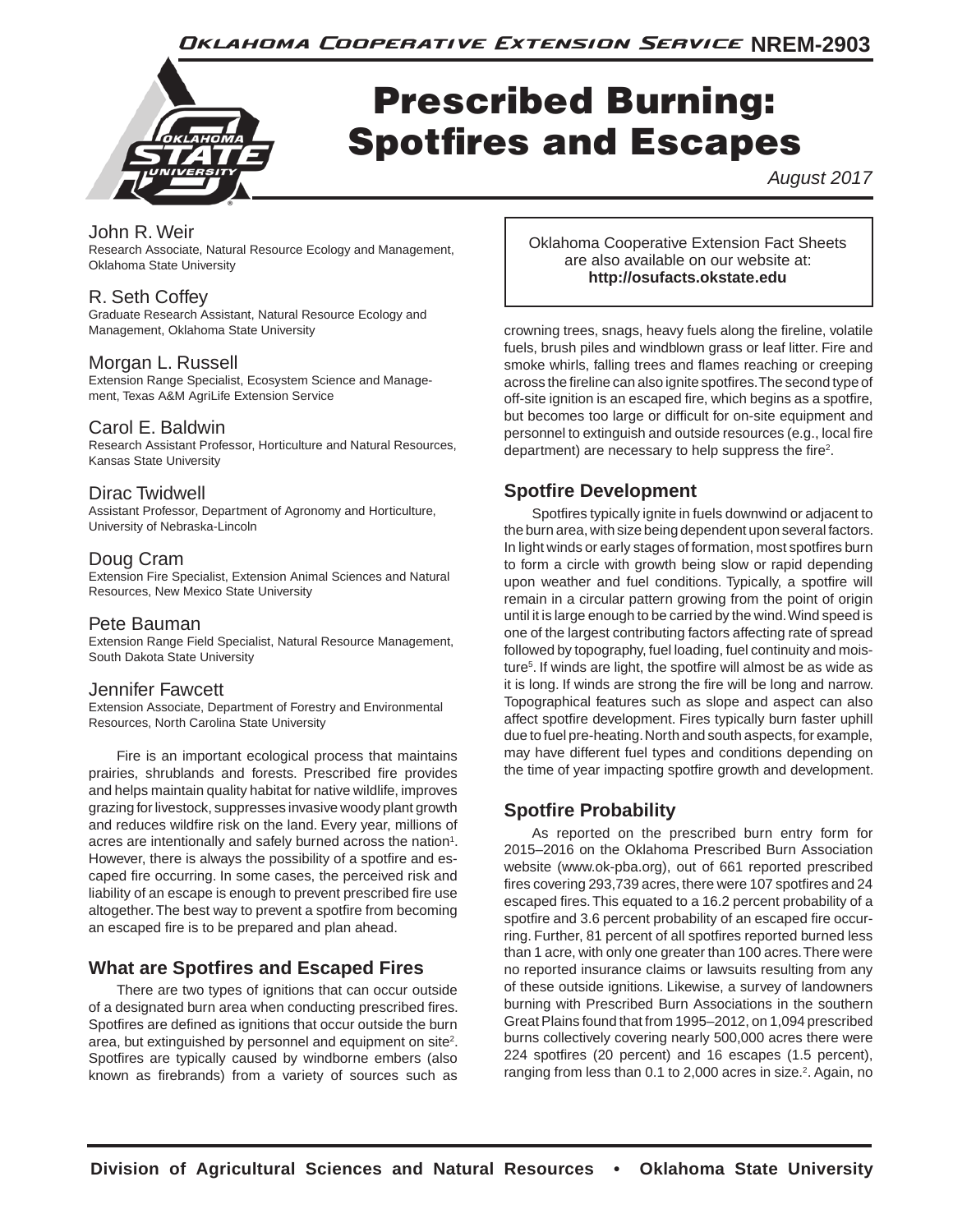





**Spotfires are typically caused by windborne embers (also known as firebrands) from a variety of sources such as crowning trees, snags, heavy fuels along the fireline, volatile fuels, brush piles, and windblown grass and leaf litter. Fire and smoke whirls, falling trees, and flames reaching or creeping across the fireline can also ignite spotfires. (Photos top D. Cram, middle P. Bauman, bottom J. Weir)**

insurance claims or lawsuits were filed in response to any of these outside ignitions. Another study reported 21 spotfires on 99 burns<sup>4</sup>, again showing that spotfires typically occur on one out of five burns. While this information indicates spotfires and escape fires are not common, they do still occur and the best way to reduce the likelihood of a fire escaping is to be prepared for a spotfire.



**Spotfires are defined as ignitions that occur outside the burn unit, but extinguished by personnel and equipment on site2 . The second type of off-site ignition is an escaped fire which begins as a spotfire but becomes too large or difficult for on-site equipment and personnel to extinguish and outside resources (e.g., local fire department) are necessary to help suppress the fire2 . (Photos top J. Weir, bottom P. Bauman)**

### **What if it Spots or Escapes?**

Being prepared for spotfires and escaped fires should be addressed in the burn plan and while briefing the fire crew before the burn. Preparing personnel on what to expect, how to react and what to do in the event of a spotfire will reduce confusion, risk of injury and the size of the spotfire. Moreover, it is strongly recommended that fire crews complete some type of spotfire training before participating in prescribed fires. Trying to contain spotfires with novice crews can be challenging and increase the likelihood of an escaped fire and injury.

Everyone on the fire crew should know and understand that the fireboss or person they designate is the only person that will call for assistance if needed. If the fire does spot,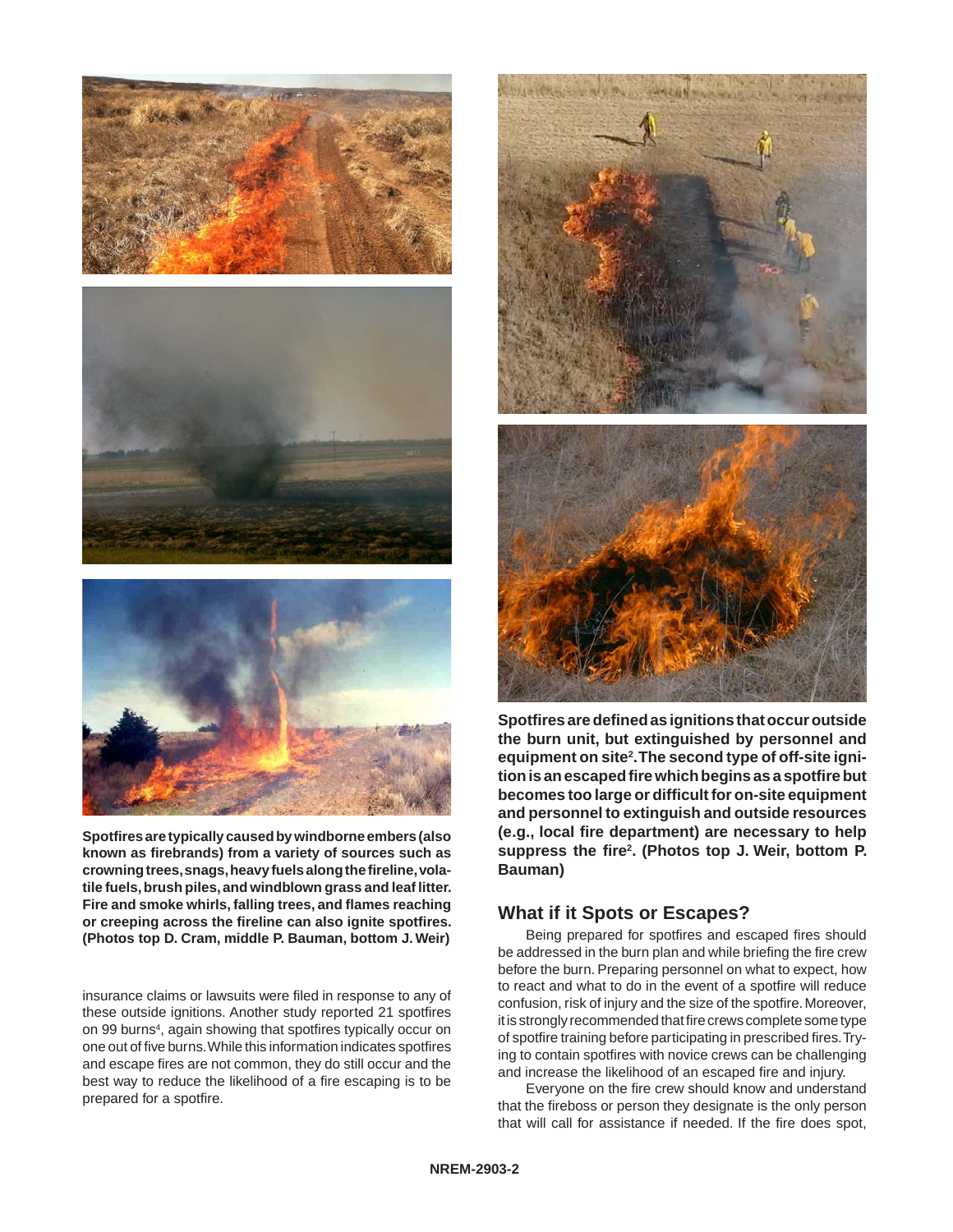

**In light winds or early stages of formation, most spotfires burn to form a circle with growth being slow or rapid depending upon weather and fuel conditions (top photo). Typically, a spotfire will remain in a circular pattern growing from the point of origin until it is large enough to be carried by the wind. Wind speed is one of the largest contributing factors affecting rate of spread followed by topography, fuel loading, fuel continuity, and moisture5 . (Photos J. Weir)**





**Preparing personnel on what to expect, how to react, and what to do in the event of a spotfire will reduce confusion, risk of injury, and the size of the spotfire. Moreover, it is strongly recommended that fire crews complete some type of spotfire training before participating in prescribed fires. (Photos top P. Bauman, bottom T. Johnson)**

then all ignitions should immediately cease. Next, personnel and equipment should begin to go to the area where the spotfire started. Remember, not everyone should go assist with suppression. Some personnel need to stay and monitor the prescribed fire that is still actively burning within the area. Remind personnel that when traveling to the spotfire and escaped fires in vehicles, to drive safely and watch for personnel on foot along the way. It is important for suppression vehicles to arrive quickly, but more important for them to arrive safely.



**Always anchor the suppression effort to keep fire from coming around and trapping personnel and equipment. Have the most effective sources of water, such as slip-on pump units or ATV sprayers lead the way. This equipment has the ability to knock back intense flames and heat. Personnel with backpack pumps, leaf blowers and hand tools should follow them up to suppress hot spots and flare-ups. (Illustration from USDI-BLM, NFES 1384)**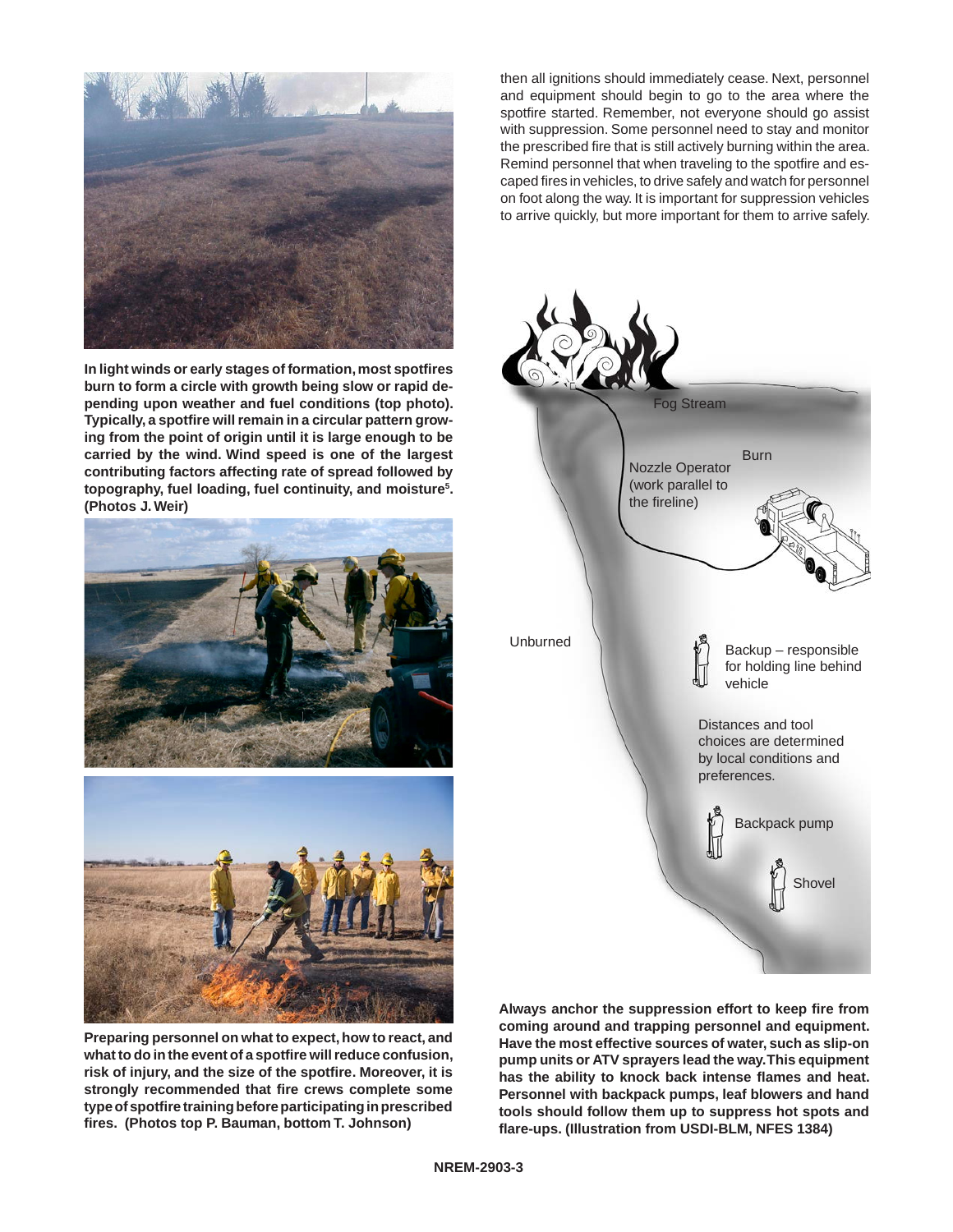# **Suppressing a Spotfire and Escaped Fire**

When suppressing spotfires that have just formed, direct attack by one or two personnel with hand tools, backpack pump, ATV sprayer or pumper unit are good methods. These tools should quickly and effectively suppress most small spotfires. However, as the spotfire gets larger, more coordination and cooperation are necessary to effectively and safely suppress it. When attacking a growing spotfire, never get in front of the headfire to suppress it. Instead, use the blackened area that has already burned to your advantage by placing people and equipment "in the black." Working in the black allows for easier and safer fire suppression.

When suppressing a growing spotfire with more equipment and personnel, make sure to place them where they are most effective. This effort should be directed by the burn boss. First, begin suppressing the spotfire at an anchor point on the upwind side. Always anchor the suppression effort to keep fire from coming around and trapping personnel and equipment. Have the most effective sources of water, such as slip-on pump units or ATV sprayers lead the way. This equipment has the ability to knock back intense flames and heat. Personnel with backpack pumps, leaf blowers and hand tools should follow them up to suppress hot spots and flare-ups. As the crew progresses along the fireline toward the headfire, they should always check the area toward the anchor point to make sure it has not reignited. Reignition can build into a subsequent headfire, leading to entrapment and injury of personnel along the fireline.



**If enough personnel and equipment are available, two crews can be used – one crew will work up the short flank while the other crew will work up the long flank eventually meeting at the headfire. This suppression technique is referred to as a pincer or double envelopment method. (Illustration from USDI-BLM, NFES 1384)**



**When suppressing spotfires that have just formed, direct attack by one or two personnel with hand tools, backpack pump, ATV sprayer or pumper unit are good methods. These tools should quickly and effectively suppress most small spotfires. However, as the spotfire gets larger, more coordination and cooperation are necessary to effectively and safely suppress it. (Photo T. Johnson)**



**If direct attack is not working or cannot be accomplished due to terrain or vegetation restrictions on personnel and equipment, it may be necessary to use indirect suppression methods. An example of indirect suppression is pulling back to an existing firebreak, such as road, creek or cultivated field and igniting a backfire to suppress the oncoming fire. Again, this type of action (i.e., contingency plan) should be outlined in the burn plan and communicated among the crew prior to conducting the burn. (Photo T. Johnson).**

If enough personnel and equipment are available, two crews can be used – one crew will work up the short flank, while the other crew will work up the long flank, eventually meeting at the headfire. This suppression technique is referred to as a pincer or double envelopment method. If only one pumper truck or larger source of water is available with this method, send it up the short flank as the primary suppression tool, followed by backpack pumps and hand tools. Backpack pumps and hand tools should have the ability to suppress the long flank because it is typically less intense.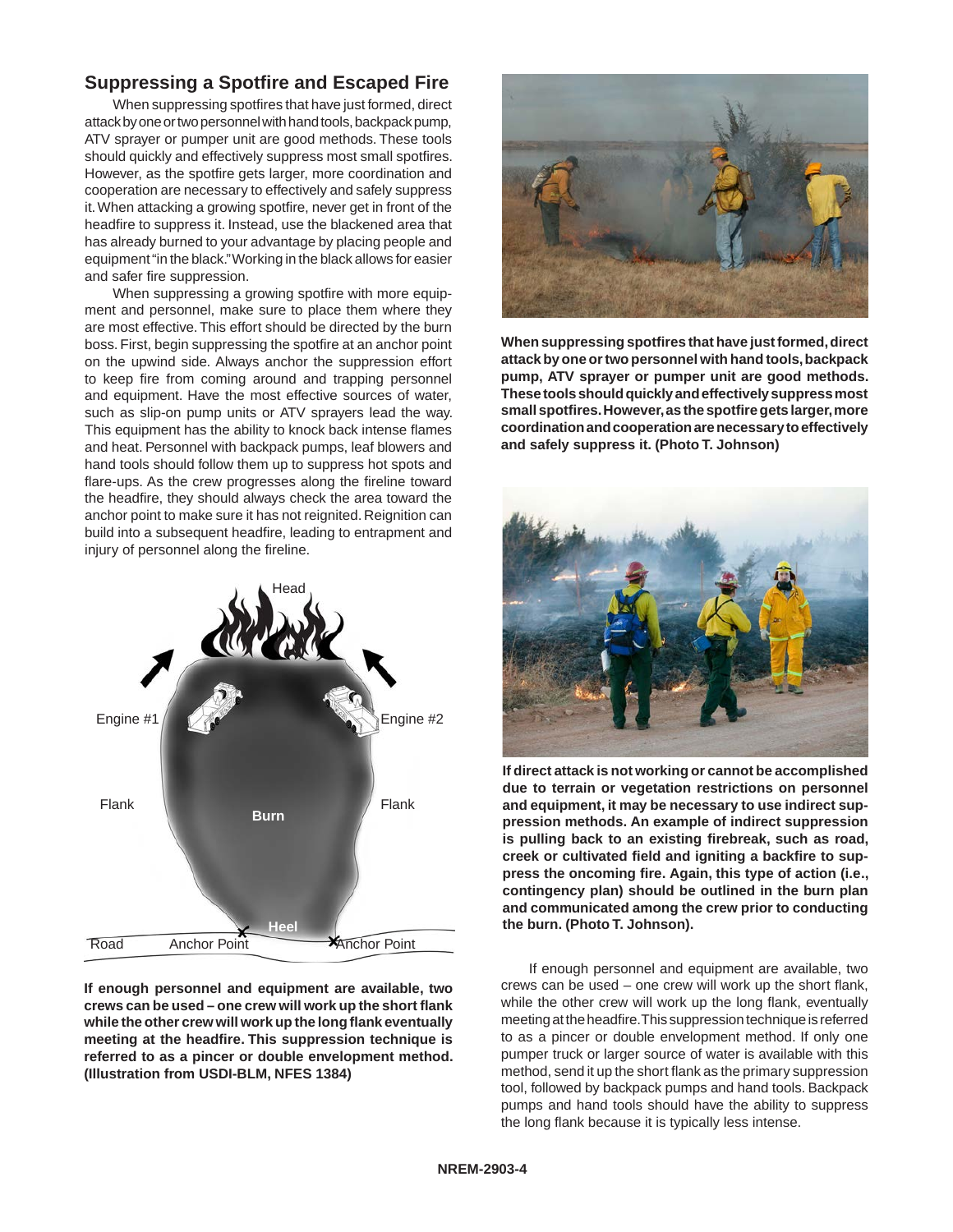When working with multiple personnel, remember that rapid movement down the fireline is the most efficient suppression method. It is not necessary for the lead individual (or even second or third person) to suppress every flame and hot spot while working toward the headfire. Instead, lead personnel can rely on the individuals behind them to completely suppress the fire. However, as noted above, all crew members need to continuously look behind them to ensure flare-ups do not occur. After the spotfire has been suppressed, leave a few crew members behind to monitor and mop up the edges. The remaining crew can now return to complete the prescribed burn.

If direct attack is not working or cannot be accomplished due to terrain or vegetation restrictions on personnel and equipment, it may be necessary to use indirect suppression methods. An example of indirect suppression is pulling back to an existing firebreak, such as road, creek or cultivated field and igniting a backfire to suppress the oncoming fire. Again, this type of action (i.e., contingency plan) should be outlined in the burn plan and communicated among the crew



Spotfire Occurance



**There appears to be two critical humidity thresholds in relation to spotfire probability, at 40 percent and 25 percent relative humidity. There is a probability of 41.3 percent for a spotfire occurring below 40 percent and 3.8 percent above 40 percent. At less than 25 percent relative humidity, there is a 100 percent probability of a spotfire occurring4 .**

prior to conducting the burn. Several questions should also be considered before setting a backfire. First, can the new backfire be safely contained with the personnel and equipment available? Will additional fire help the situation? Is it safe for personnel and people in the area? Is there enough time for the backfire to do its job before the arrival of the headfire? Remember, the backfiring process can be relatively slow.

### **Reducing Spotfire Risk**

There are several actions that can be done to reduce the risk of spotfires. First, burn when weather conditions are safest and well within prescription. This can be accomplished by burning using the 60/40 rule, which recommends burning when the temperature is below 60 F, and relative humidity is above 40 percent. It has been shown that burning with the temperature below 60 F reduces the distance firebrands travel downwind<sup>6</sup>. At the same time, burning when relative humidity is above 40 percent slows the fire rate of spread and reduces danger from firebrands<sup>7,8</sup>.

Relative humidity has been found to be a good indicator of spotfire occurance<sup>4</sup>. The probability of a spotfire occurring on a prescribed burn with the relative humidity between 20 and 80 percent was determined to be 21.2 percent or approximately one out of five burns<sup>4</sup>. There appears to be two critical humidity thresholds in relation to spotfire probability, at 40 percent and 25 percent relative humidity. Below 40 percent relative humidity there is a 41.3 percent probability for a spotfire occurring and 3.8 percent chance above 40 percent humidity. At less than 25 percent relative humidity, there is a 100 percent probability of a spotfire occurring.

#### **Fuel Reduction Close to the Firebreak**

Another way to reduce spotfire risks is to reduce the amount or type of fuel close to the firebreak, especially on the downwind or backfire side. In burn units with heavy fine fuel loads or tallgrass fuels along the firebreak, mowing can help reduce spotfire risks. Where possible, mow inside the firebreak 10 to 50 feet to reduce fire intensity, flame length



**In burn units with heavy fine fuel loads or tallgrass fuels along the firebreak, mowing can help reduce spotfire risks. Where possible, mow from the firebreak 10 to 50 feet to reduce fire intensity, flame length and the probability of leaves from grass fuels blowing across the firebreak. (Photo B. Reavis)**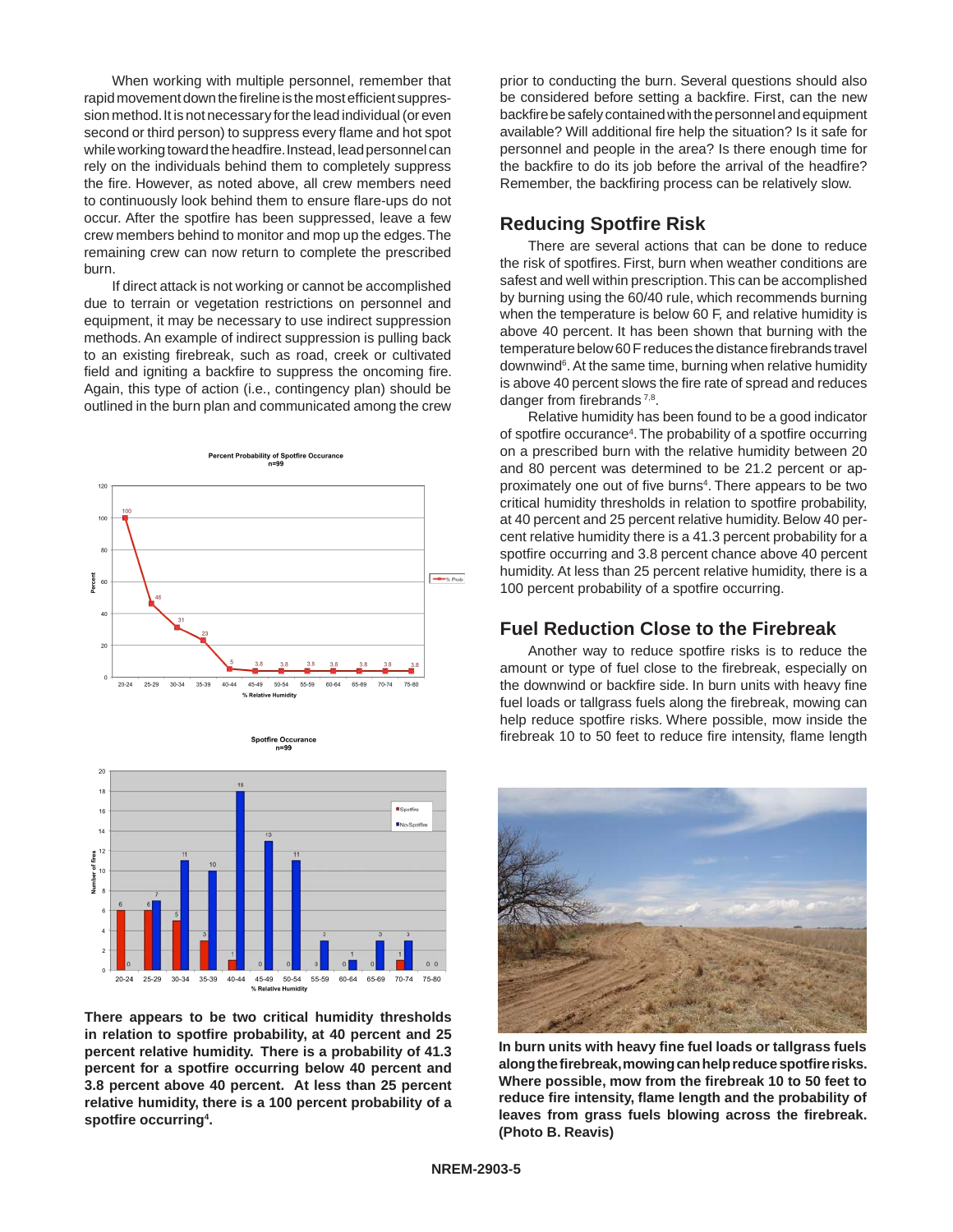

**In areas where spotfires are likely to occur, have personnel act as lookouts and position equipment so they can react quickly before the spot grows very large. (Photo C. Stanley)**

and the probability of leaves from grass fuels blowing across the firebreak. In areas with volatile fuels, such as cedar or juniper growing next to the firebreak, cut them down and remove them or push them into the burn unit at least 300 to 500 feet. This helps to reduce embers from carrying past the firebreak causing a spotfire.

#### **Lookouts**

In areas where spotfires are likely to occur, have personnel act as lookouts and position equipment so they can react quickly before the spot grows very large. When burning units along fencelines, place personnel and equipment on the opposite side of the fence, so they are able to respond quickly to any spotfires without having to drive to find a gate, cross or cut the fence. When using mowed lines/wet lines, mop-up should begin as soon as possible to prevent fire from creeping across the line. Make sure that lookout personnel are monitoring outside of the burn area. People often want to watch the fire and forget that they should be watching downwind outside of the burn unit.

### **Monitor the Weather**

Often, a lot of time is spent monitoring weather conditions for the day of the burn, but attention is just as important for weather conditions one to three days post-burn. Numerous spotfires occur a day or two after the initial burn due to smoldering fuels flaring up caused by high winds or changes in wind direction, as well as lower relative humidity. Be sure to check the forecast, not only for the day of the burn, but the next several days, especially if there is going to be residual fuels

burning or smoldering. Be prepared to mop-up and monitor the unit for several days until it is 100 percent extinguished if post-fire weather is a concern (e.g., high winds, high temperatures, low humidity).

#### **Summary**

Prescribed fire is important and useful for the management of our lands, but it does come with some inherent risk. Spotfires are going to occur when conducting prescribed burns; data indicates one out of five burns will experience a spotfire. However, with the appropriate knowledge and action as described above, the likelihood of a subsequent escaped fire is reduced. A comprehensive burn plan outlining contingency plans for spotfires and escaped fires is essential. Secondly, a crew trained in spotfire suppression is recommended. To reduce spotfire occurrence, do not burn with low humidity conditions, reduce fuels along the fireline, post lookouts and select burn days with proper weather conditions for the burn unit.

#### **References**

- 1 Melvin, Mark A. 2015. 2015 National prescribed fire use survey report. Technical Report 02-15 Coalition of Prescribed Fire Councils, Inc. 22p.
- 2 Weir, J.R., D.T. Twidwell, C.L. Wonkka. 2015. Prescribed burn association activity, needs, and safety record: a survey of the Great Plains. GPE Publication 2015-6. 19p.
- 3 Wildland Fire Lessons Learned Center. 2013. 2012 Escaped Prescribed Fire Review Summary: Lesson from escaped prescribed fires. http://ncprescribedfirecouncil. org/pdfs/2012\_Escaped\_Prescribed\_Fire\_Review\_Summary.pdf viewed as a web page 1 March 2016.
- 4 Weir, J.R. 2007 Using Relative Humidity to Predict Spotfire Probability on Prescribed Burns. In: Sosebee, R.E., D.B. Wester, C.M. Britton, E.D. McArthur and S.G. Kitchen (comps). Proceedings: Shrubland Dynamics- Fire and Water; 2004 August 10-12; Lubbock, TX. Proceedings RMRS-P-47. Fort Collins, CO: U.S. Department of Agriculture, Forest Service, Rocky Mountain Research Station. pgs 69-72.
- 5 Weir, J.R. 2009. Conducting Prescribed Fires: A Comprehensive Manual. Texas A&M University Press, College Station, USA. p. 194.
- 6 Bunting, S.C., H.A. Wright. 1974. Ignition capabilities of nonflaming firebrands. Journal of Forestry. 72:646-649.
- 7 Lindenmuth, A.W., J.R. Davis. 1973. Predicting fire spread in Arizona oak chaparral. USDA Forest Service Research Paper RM-101. Rocky Mountain Forest and Range Experiment Station. Fort Collins, CO.
- 8 Green, L.R. 1977. Fuel breaks and other fuel modification for wildland fire control. USDA Handbook no. 499. Washington, DC.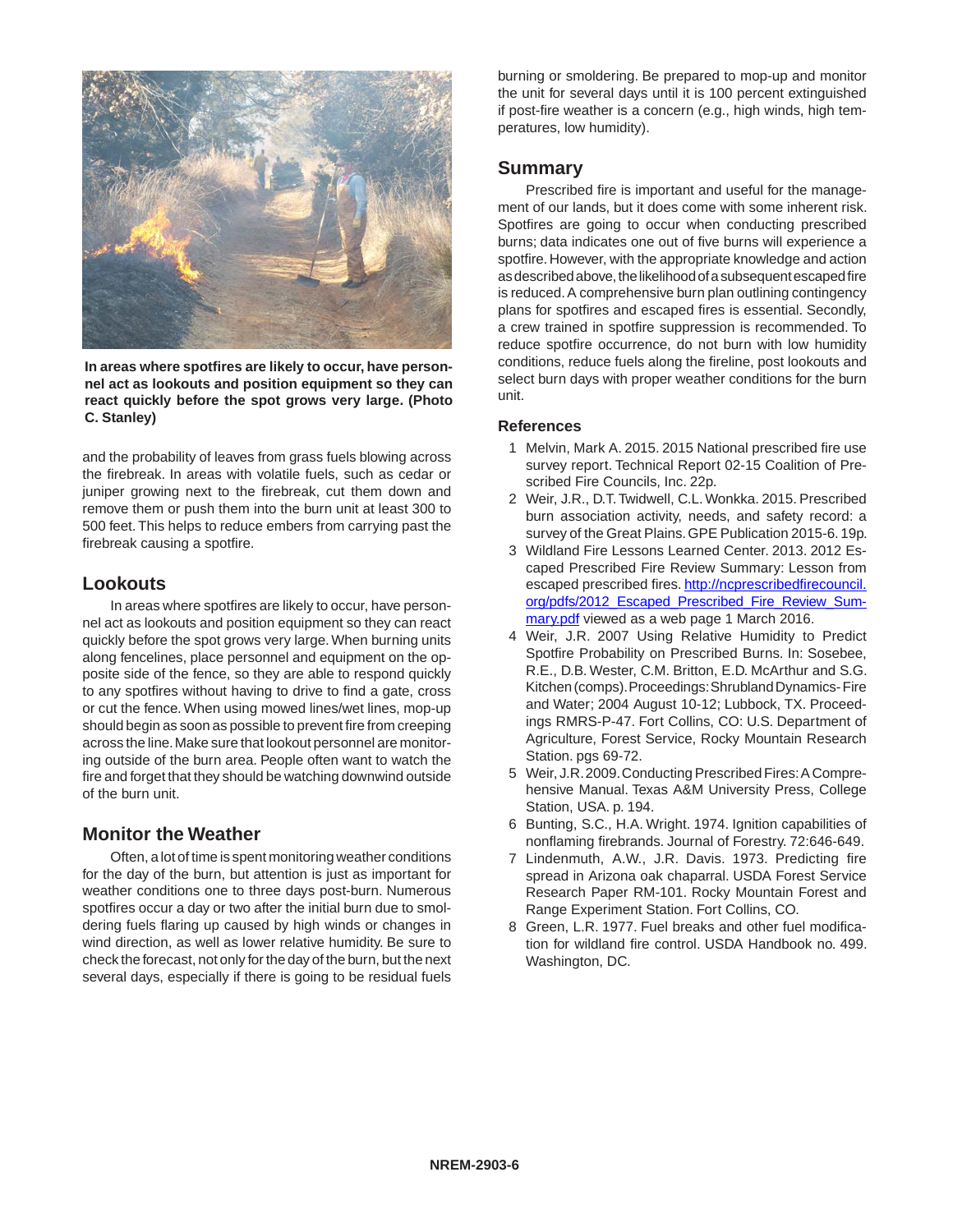**Partnering agencies:**





# NC STATE UNIVERSITY